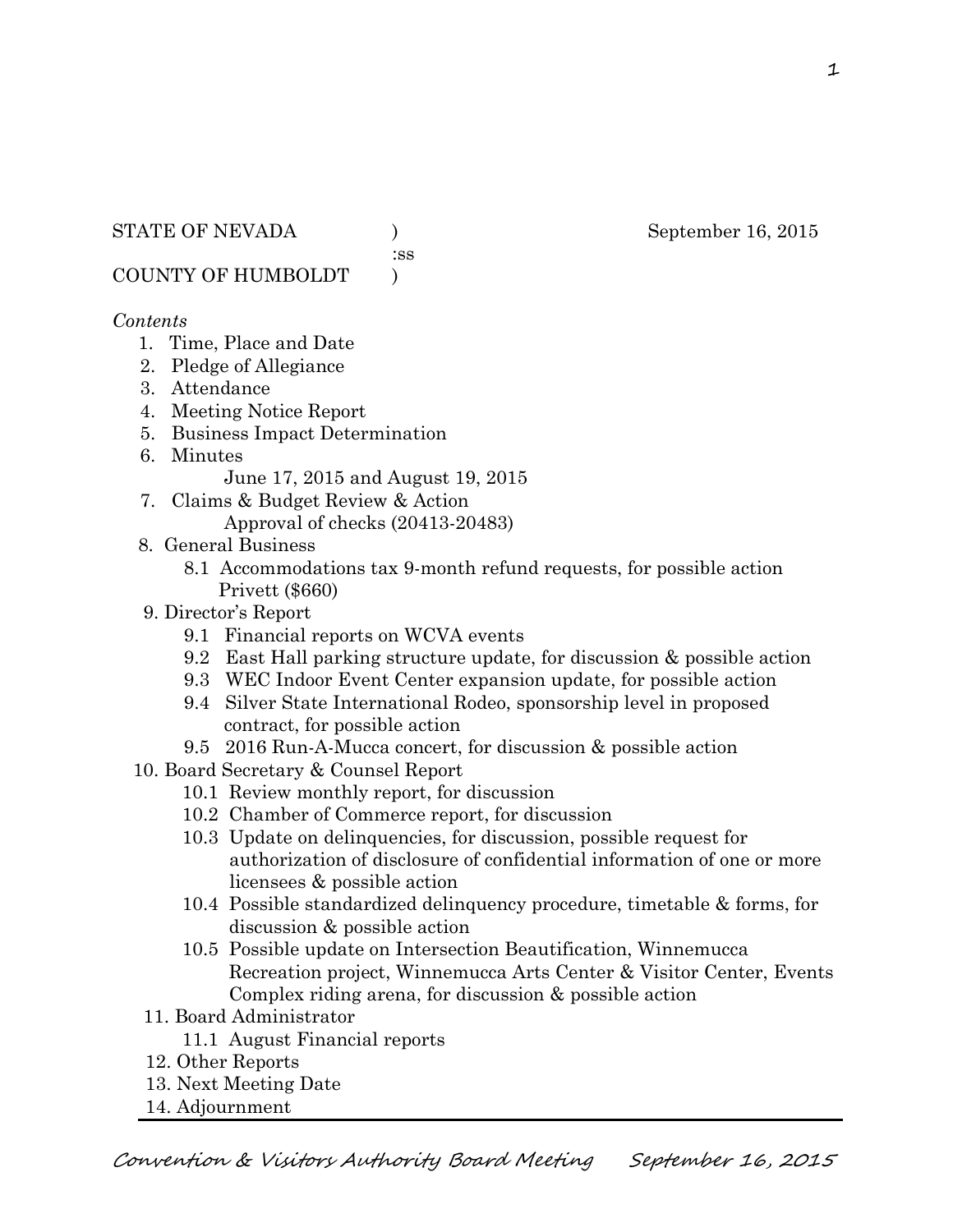#### **MINUTES, SEPTEMBER 16, 2015**

**1. Time, Place and Date.** The Winnemucca Convention and Visitors Authority met in regular session in full conformity with the law at the Winnemucca Convention Center, West Hall, Winnemucca, Nevada at 4:00 pm on Wednesday, September 16, 2015 with Chairman Terry Boyle presiding.

## **2. Pledge of Allegiance.**

|                 | <b>3. Attendance.</b> Convention and Visitors Authority Board Officials Present: |
|-----------------|----------------------------------------------------------------------------------|
| Terry Boyle     | Chairman and Hotel Representative                                                |
| Herb Ross       | Vice Chairman and Business Representative                                        |
| Don Stoker      | Treasurer and Motel Representative                                               |
| Jim Billingsley | City Representative                                                              |
| Bill Macdonald  | Secretary and Counsel                                                            |

| Convention and Visitors Authority Board Officials Absent: |                       |
|-----------------------------------------------------------|-----------------------|
| Ron Cerri                                                 | County Representative |
| Kendall Swensen                                           | Board Administrator   |

*Staff Members Present:*  Kim Petersen Director Shelly Noble Administrative Clerk

*Staff Members Absent:*  None

*Others Present:*  None

### **4. Meeting Notice Report.**

Chairman Boyle reported that notice, including meeting agenda, was posted by Shelly Noble by 9:00 am Friday, September 11, 2015 at Humboldt County Library, Court House, Post Office, City Hall and Convention Center West Hall. No persons have requested mailed notice during the past six months.

**5. Business Impact Determination.** After review of the September 16, 2015 agenda, and report by Counsel that he saw nothing in the Agenda requiring a business economic impact study or statement, *Jim Billingsley made a motion that no proposed agenda item is likely to impose a direct and significant economic burden on a business or directly restrict formation, operation, or expansion of a business. The motion carried, 4-0.*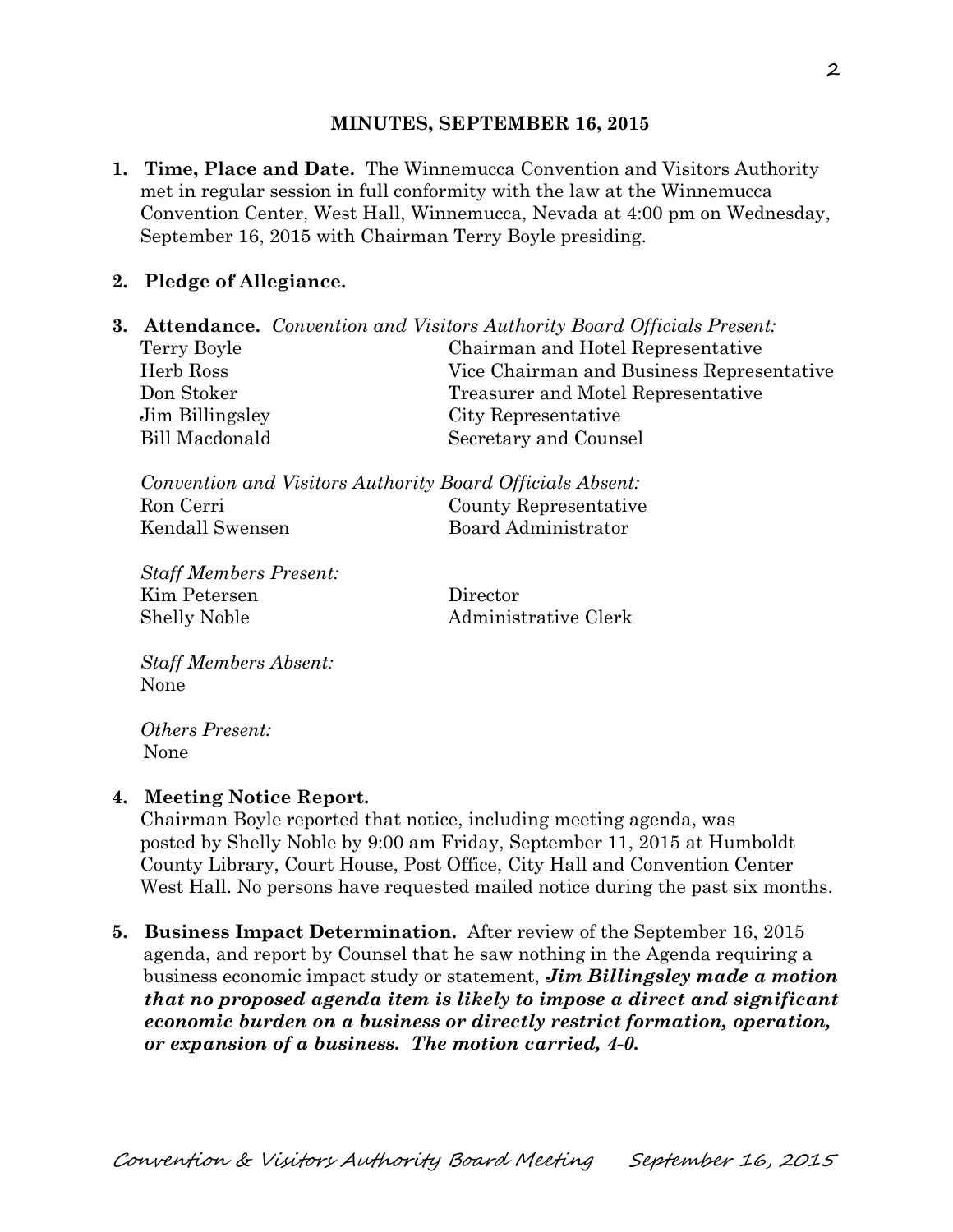### **6. Minutes.**

Prior meeting minutes of June 17, 2015. *Don Stoker made a motion to accept the minutes of the June 17, 2015 meeting. Motion carried, 3-0.* Herb Ross abstained because he was not present at that meeting.

Prior meeting minutes of August 19, 2015. *Don Stoker made a motion to accept the minutes of the August 19, 2015 meeting. Motion carried, 3-0.* Terry Boyle abstained because he was not present at that meeting.

**7. Claims.** The following claims were submitted for payment and approved on September 16, 2015:

| <b>BANK ACCOUNT</b> | <b>CHECK NUMBERS</b> | AMOUNT       |
|---------------------|----------------------|--------------|
| Nevada State Bank   | 20413-20483          | \$131,282.43 |

*Jim Billingsley made a motion to approve all claims as submitted. The motion carried, 4-0.* 

**8. General Business.** 

**8.1 Accommodations tax 9-month refund requests, for possible action, Privett (\$660)** 

*Terry Boyle made a motion to approve the accommodation tax 9-month refund for Steve Privett (\$660). Motion carried, 4-0.*

# **9. Director's Report.**

### **9.1 Financial reports on WCVA events**

Bank reconciliations for the Tri-County Fair and Ranch Hand Rodeo were included in the board packets for review.

## **9.2 East Hall parking structure update, for discussion & possible action**

Kim and Bill are working to get bid specs together for this project. It looks like the project budget may exceed \$50,000 so we will have to go through the full bid process. Board members questioned this cost and amounts that have been previously approved. These were for engineering and structural testing and are not part of the actual repairs.

# **9.3 WEC Indoor Event Center expansion update, for possible action**

Kim has received a memo from Kent Maher about the CMAR selection and what decisions need to be made at this time. Kim will work with him to get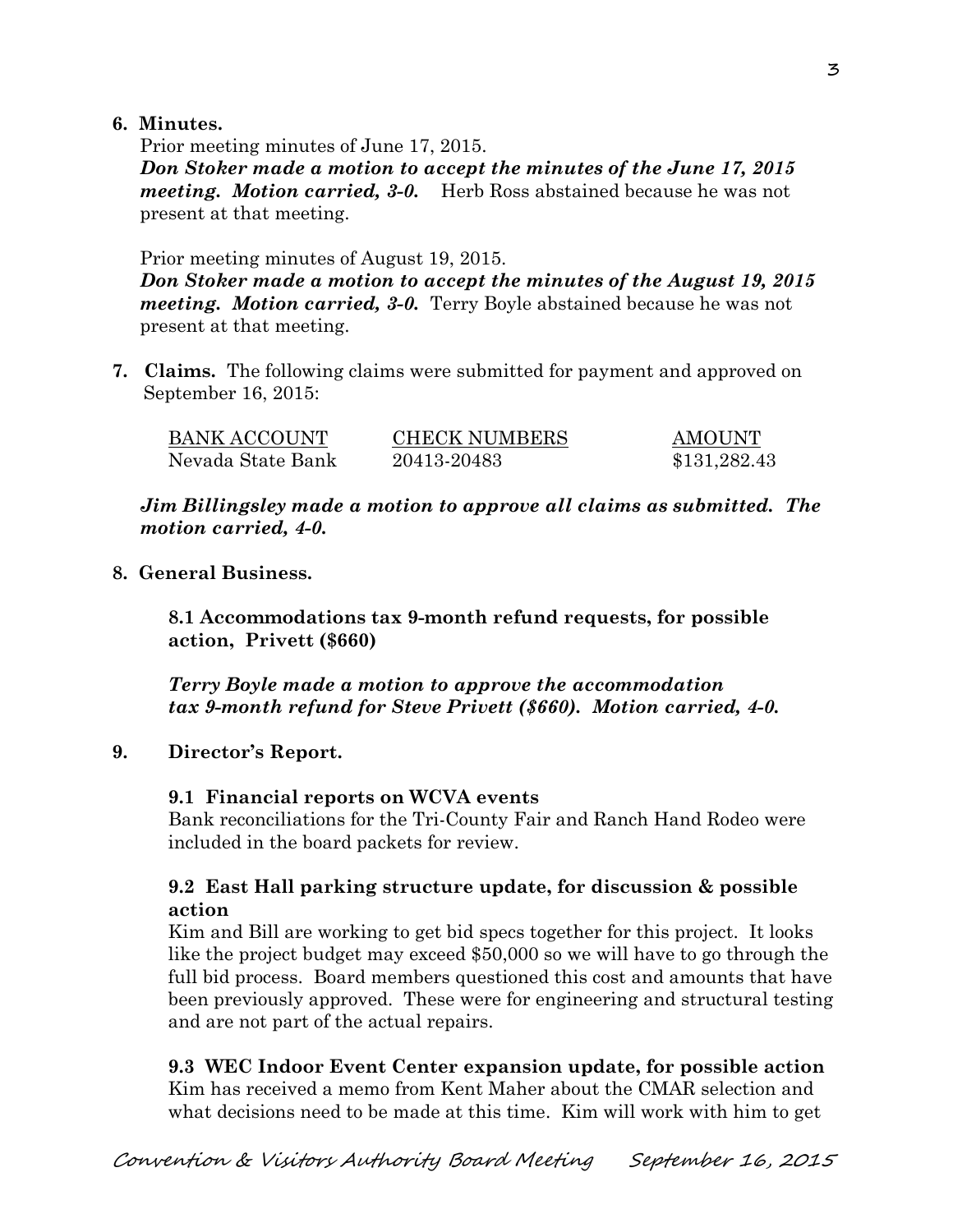this going. He is optimistic that the project will come in near our budget. The contractor that was awarded the Boys and Girls Club project is interested in bidding on this project too which may help a bit with our budget if they are already working here in Winnemucca.

### **9.4 Silver State International Rodeo, sponsorship level in proposed contract, for possible action**

Kim has been contacted by SSIR representatives and they are interested in meeting to discuss this event and keeping it here. They will set a meeting date with Kim very soon.

## **9.5 2016 Run-A-Mucca concert, for discussion & possible action**

Winners is still working on producing a concert for this weekend but there is no report tonight. This item will be placed on the October meeting agenda.

# **10. Secretary and Counsel, Monthly report.**

## **10.1 Review monthly report, for discussion**

Bill reviewed his report.

Last week WCVA received a notice from YESCO (Young Electric Sign Company) that they were exercising their option for a 10-year extension of the lease on the two billboards located on our parking lots on Melarkey St. and Winnemucca Blvd. Kim asked Bill to review the contract to see what it would take to remove the billboards if this board decided to build on that lot. Per the original lease, YESCO must give us notice 60 days prior to the expiration of the original term. The question is when the original term began, since the lease states that the term begins when the billboards are completed. This could make a difference as to when the notice must be received and if they followed the lease. There is some question as to when the boards were completed. Bill will continue to investigate. At this time the WCVA has no building plans but we might at some point in the future and it would be nice to have these boards removed.

# **10.2 Chamber of Commerce report, for discussion**

This was included in Bill's report.

# **10.3 Update on delinquencies, possible request for authorization of disclosure of confidential information of one or more licensees & possible action**

No report.

# **10.4 Possible standardized delinquency procedure, timetable & forms, for discussion & possible action**  No report.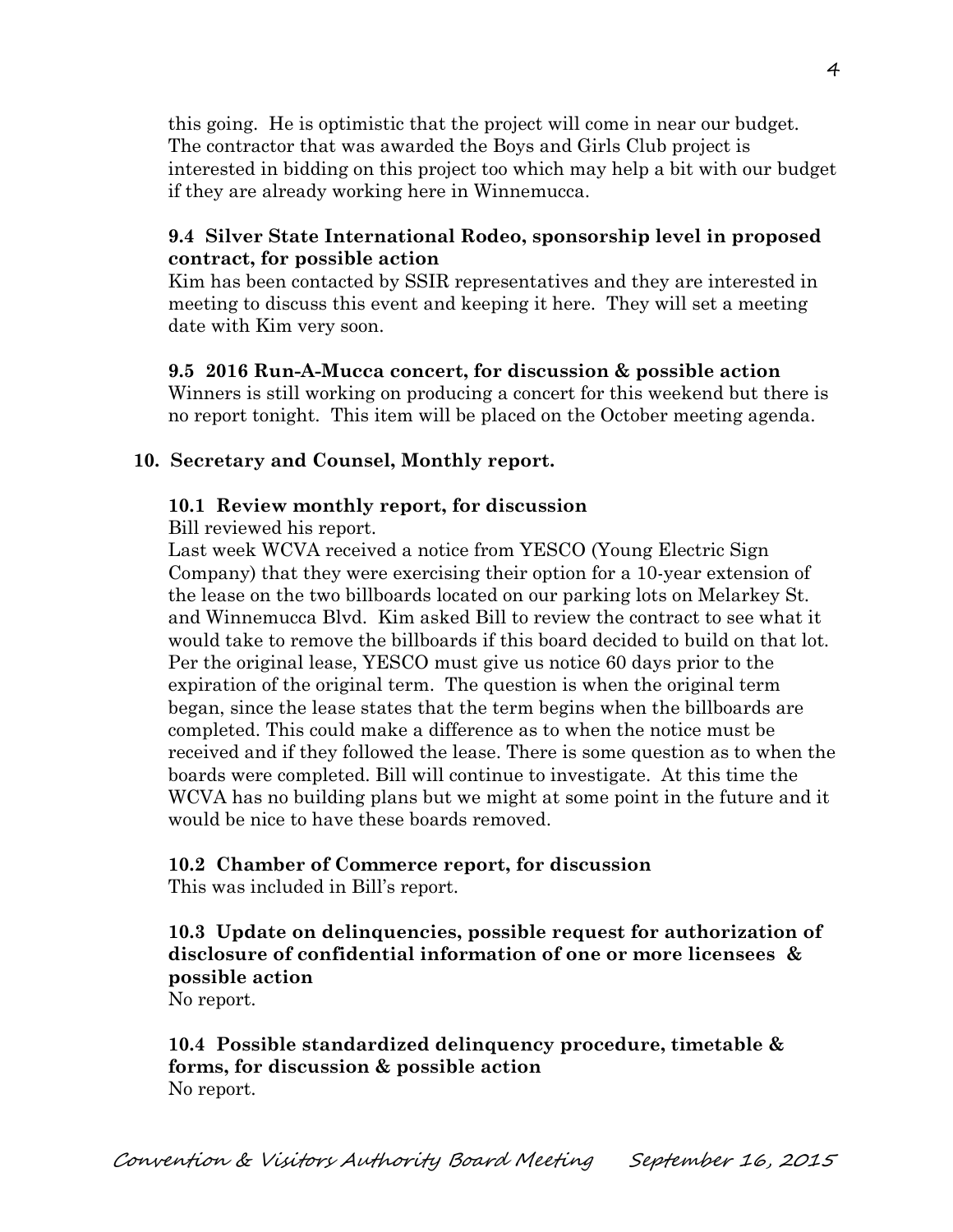**10.5 Possible update on Intersection Beautification, Winnemucca Recreation project, Winnemucca Arts Center & Visitor Center, Events Complex riding arena, for discussion & possible action**  No report.

#### **11. Board Administrator.**

#### **11.1 August Financial Reports, for discussion**

Room tax revenues were up slightly but are still down compared to a couple of years ago.

#### **12. Other Business.**

#### **12.1 Tri-County Fair concert update**

Kim presented the board with a preliminary financial report on this year's concert and, as expected, it isn't good. The report shows this year's revenue and expenses compared to last year. So far our loss for this year's concert is over \$50,000 and there are still invoices we have not yet received. For whatever reason, the community did not show their support and the total number of tickets sold was 581, compared with 1,707 for last year. This board will not make any kind of decision tonight on the future of this event, but all agreed that we cannot continue to sustain a loss of this size. These concerts were added to boost fair attendance and give the community some good entertainment locally. It doesn't seem to be accomplishing this goal so future concerts will, most likely, not be booked during the fair. Kim noted that Pig Wrestling, the Bulls & Broncs Rodeo and the Truck Pulls were all down in attendance, participation and gate receipts.

#### **12.2 WCVA Interactions at a Glance**

Michelle prepared a short report on visitors, phone calls and website "hits" on social media. All agreed that the social media portion of our marketing is very important but very time consuming as well. We continue to work to keep our various outlets up-to-date and timely. Kim asked board members to review it and let him know if they have any questions

#### **13. Regular Business. Next Meeting. The Board confirmed the next regular meeting date of Wednesday, October 21, 2015, 4:00 pm.**

**14. Adjourn.** *Don Stoker made a motion to adjourn this meeting. Motion carried, 4-0.* The meeting was adjourned at 5:00 pm to the next regular meeting, or to the earlier call of the Chairman or to the call of any three (3) members of the Board on three (3) working days notice.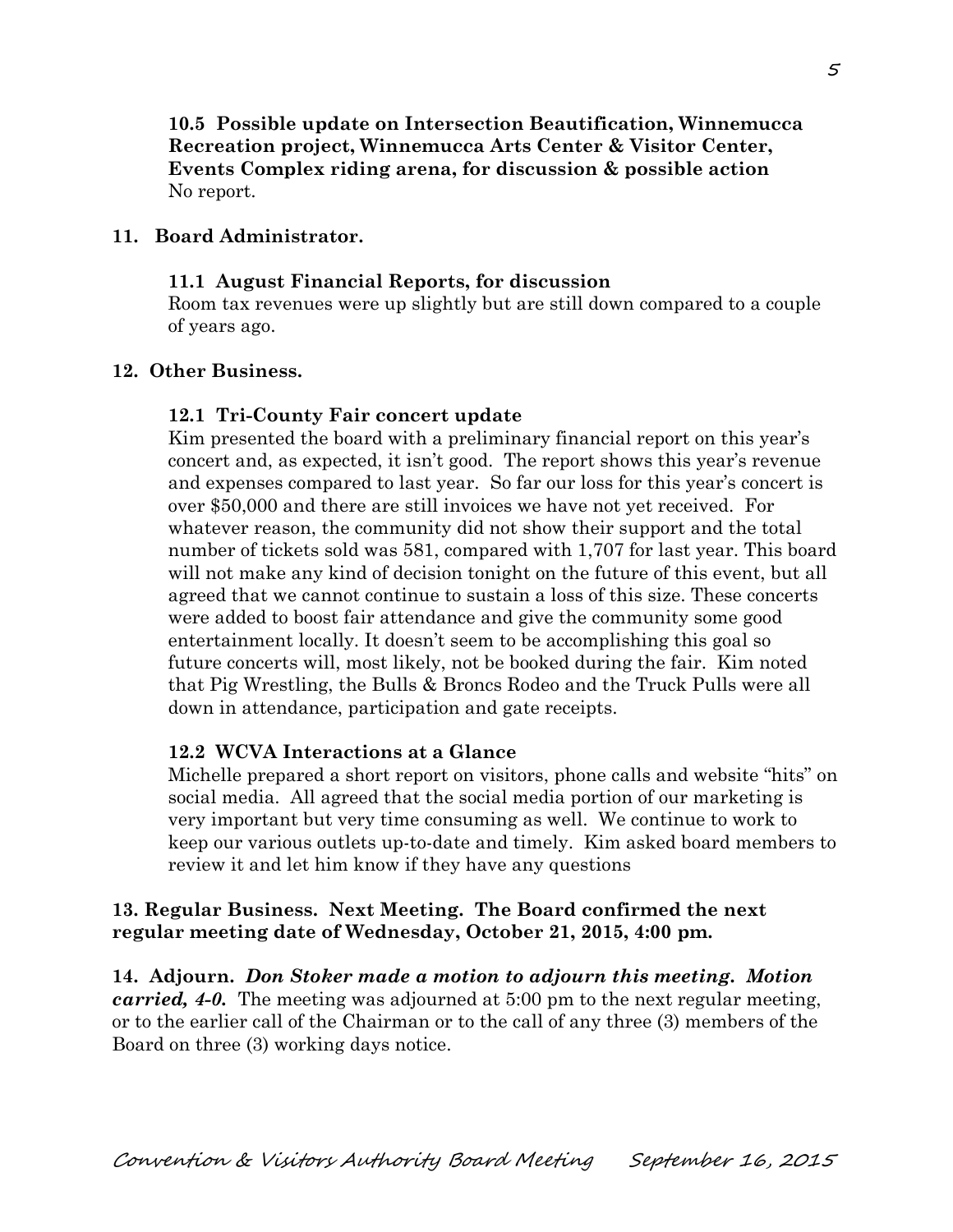Respectfully submitted,

Shelly Noble

APPROVED ON \_\_\_\_\_\_\_\_\_\_\_\_\_\_\_\_\_\_\_\_\_\_\_\_\_\_\_\_, 2015

As written\_\_\_\_\_\_\_\_\_\_\_\_\_\_\_

As corrected

Winnemucca Convention & Visitors Authority Board

 $\_$  ,  $\_$  ,  $\_$  ,  $\_$  ,  $\_$  ,  $\_$  ,  $\_$  ,  $\_$  ,  $\_$  ,  $\_$  ,  $\_$  ,  $\_$  ,  $\_$  ,  $\_$  ,  $\_$  ,  $\_$  ,  $\_$  ,  $\_$  ,  $\_$  ,  $\_$  ,  $\_$  ,  $\_$  ,  $\_$  ,  $\_$  ,  $\_$  ,  $\_$  ,  $\_$  ,  $\_$  ,  $\_$  ,  $\_$  ,  $\_$  ,  $\_$  ,  $\_$  ,  $\_$  ,  $\_$  ,  $\_$  ,  $\_$  , TERRY BOYLE HERB ROSS Hotel Representative

Chairman and Vice Chairman and Business Representative

\_\_\_\_\_\_\_\_\_\_ \_ \_\_\_\_\_\_\_\_\_\_\_\_\_\_\_ \_\_\_\_\_\_\_\_\_\_\_ \_\_\_\_\_\_\_\_\_\_\_\_\_\_\_\_\_\_ DON STOKER JIM BILLINGSLEY Treasurer and Motel Representative City Representative

ABSENT \_\_\_\_\_\_\_\_\_\_\_\_\_\_\_\_\_\_\_\_\_\_\_\_ RON CERRI County Representative